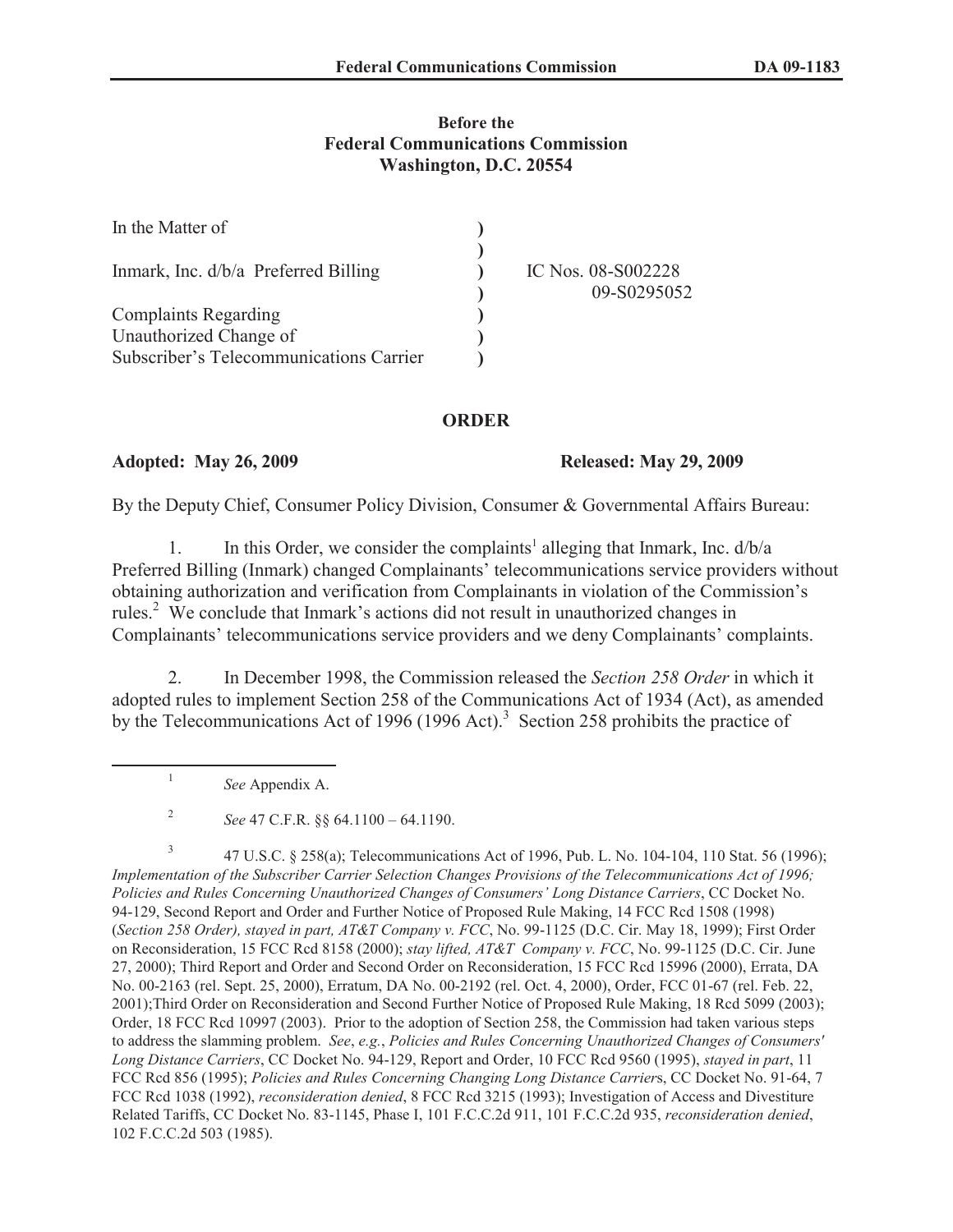"slamming," the submission or execution of an unauthorized change in a subscriber's selection of a provider of telephone exchange service or telephone toll service.<sup>4</sup> In the *Section 258 Order*, the Commission adopted aggressive new rules designed to take the profit out of slamming, broadened the scope of the slamming rules to encompass all carriers, and modified its existing requirements for the authorization and verification of preferred carrier changes. The rules require, among other things, that a carrier receive individual subscriber consent before a carrier change may occur.<sup>5</sup> Pursuant to Section 258, carriers are absolutely barred from changing a customer's preferred local or long distance carrier without first complying with one of the Commission's verification procedures.<sup>6</sup> Specifically, a carrier must: (1) obtain the subscriber's written or electronically signed authorization in a format that meets the requirements of Section 64.1130; (2) obtains confirmation from the subscriber via a toll-free number provided exclusively for the purpose of confirming orders electronically; or (3) utilize an independent third party to verify the subscriber's order.<sup>7</sup>

3. The Commission also has adopted liability rules. These rules require the carrier to absolve the subscriber where the subscriber has not paid his or her bill. In that context, if the subscriber has not already paid charges to the unauthorized carrier, the subscriber is absolved of liability for charges imposed by the unauthorized carrier for service provided during the first 30 days after the unauthorized change.<sup>8</sup> Where the subscriber has paid charges to the unauthorized carrier, the Commission's rules require that the unauthorized carrier pay 150% of those charges to the authorized carrier, and the authorized carrier shall refund or credit to the subscriber 50% of all charges paid by the subscriber to the unauthorized carrier.<sup>9</sup> Carriers should note that our actions in this Order do not preclude the Commission from taking additional action, if warranted, pursuant to section 503 of the Act.<sup>10</sup>

4. We received Complainants' complaints alleging that Complainants' telecommunications service providers had been changed without Complainants' authorization.<sup>11</sup>

4 47 U.S.C. § 258(a).

5 *See* 47 C.F.R. § 64.1120.

6 47 U.S.C. § 258(a).

7 *See* 47 C.F.R. § 64.1120(c). Section 64.1130 details the requirements for letter of agency form and content for written or electronically signed authorizations. 47 C.F.R. § 64.1130.

8 *See* 47 C.F.R. §§ 64.1140, 64.1160. Any charges imposed by the unauthorized carrier on the subscriber for service provided after this 30-day period shall be paid by the subscriber to the authorized carrier at the rates the subscriber was paying to the authorized carrier at the time of the unauthorized change. *Id.*

9 *See* 47 C.F.R. §§ 64.1140, 64.1170.

<sup>10</sup> *See* 47 U.S.C. § 503.

<sup>11</sup> *See* Appendix A.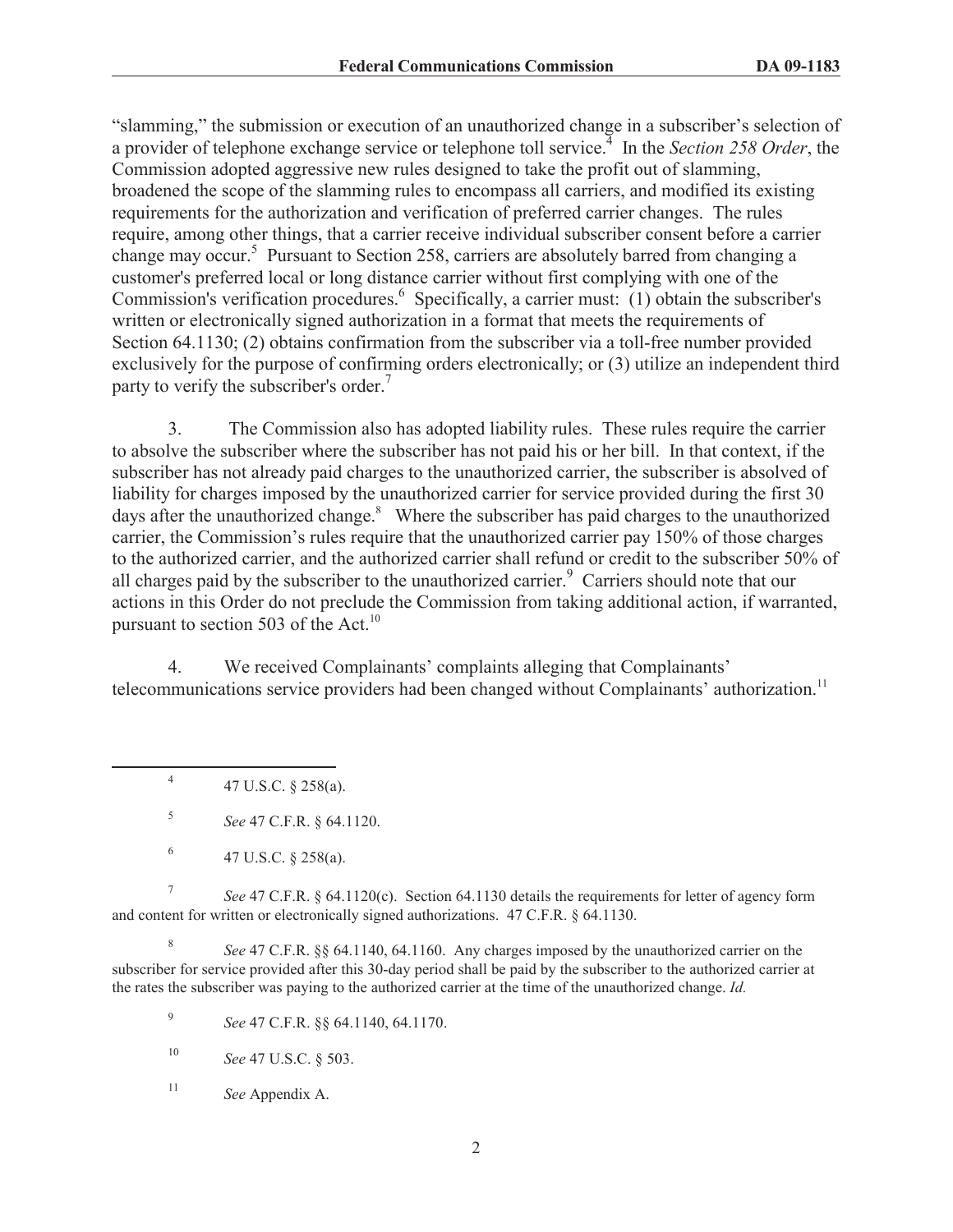Pursuant to Sections 1.719 and 64.1150 of our rules,<sup>12</sup> we notified Inmark of the complaints and Inmark responded.<sup>13</sup> Inmark states that authorizations were received and confirmed through third party verifications (TPVs). We have reviewed the TPVs filed with Inmark's responses, and we find that authorizations were given. We find that Inmark has produced clear and convincing evidence of valid authorized carrier changes by Complainants.<sup>14</sup> Therefore, we find that Inmark's actions did not result in unauthorized changes in Complainants' telecommunications services<sup>15</sup>

5. Accordingly, IT IS ORDERED that, pursuant to Section 258 of the Communications Act of 1934, as amended, 47 U.S.C. § 258, and Sections 0.141, 0.361 and 1.719 of the Commission's rules, 47 C.F.R. §§ 0.141, 0.361, 1.719, the complaints filed against Inmark, Inc. d/b/a Preferred Billing ARE DENIED.

FEDERAL COMMUNICATIONS COMMISSION

Nancy A. Stevenson, Deputy Chief Consumer Policy Division Consumer & Governmental Affairs Bureau

<sup>14</sup> *See* 47 C.F.R. § 64.1150(d).

<sup>&</sup>lt;sup>12</sup> 47 C.F.R. § 1.719 (Commission procedure for informal complaints filed pursuant to Section 258 of the Act); 47 C.F.R. § 64.1150 (procedures for resolution of unauthorized changes in preferred carrier).

<sup>13</sup> *See* Appendix A.

<sup>&</sup>lt;sup>15</sup> If either Complainant is unsatisfied with the resolution of this complaint, such Complainant may file a formal complaint with the Commission pursuant to Section 1.721 of the Commission's rules, 47 C.F.R. § 1.721. Such filing will be deemed to relate back to the filing date of such Complainant's informal complaint so long as the formal complaint is filed within 45 days from the date this order is mailed or delivered electronically to such Complainant. *See* 47 C.F.R. § 1.719.